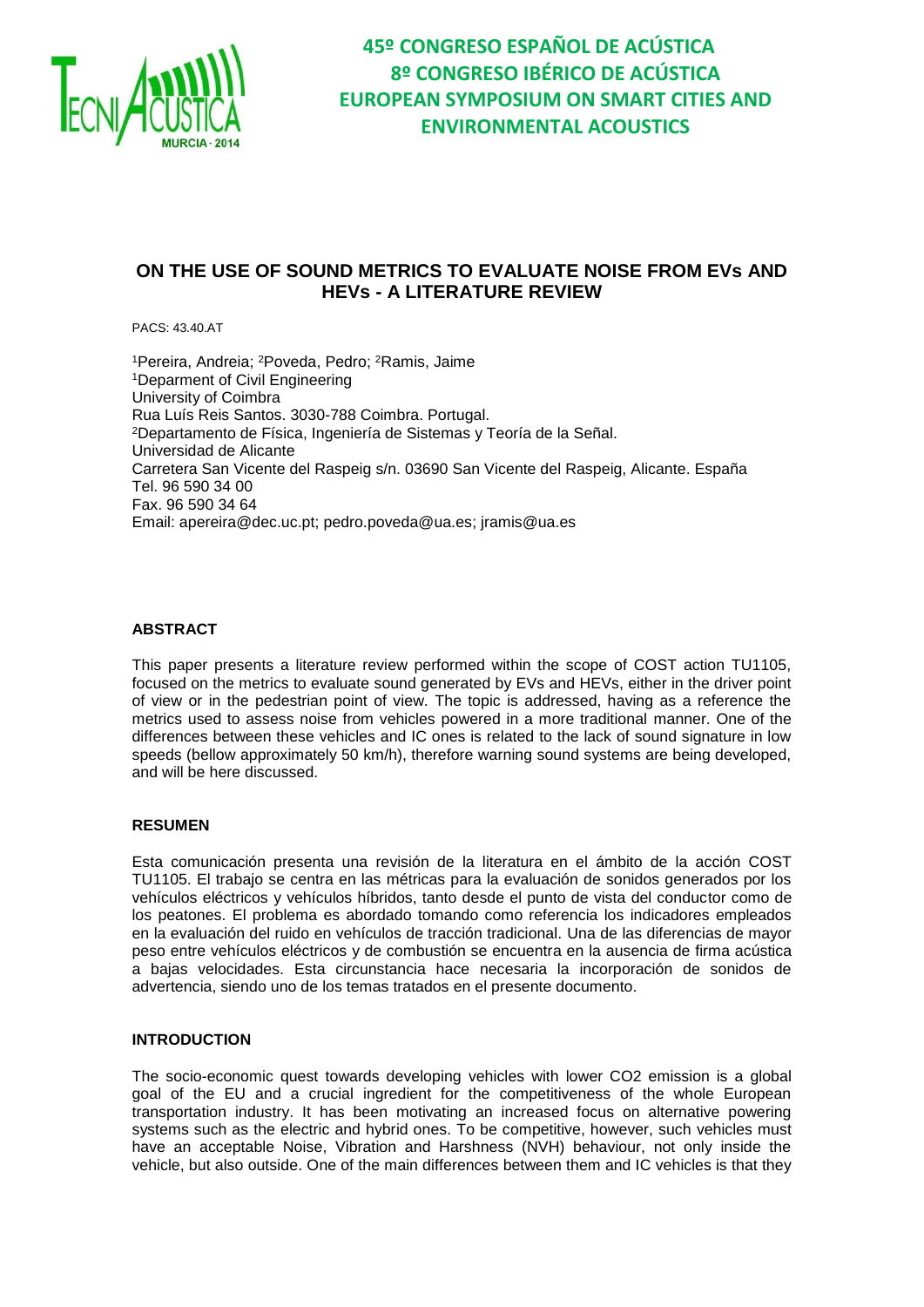

provide little or no noise at certain manoeuvres, which may pose major concerns regarding safety of weaker road users such as two-wheelers and pedestrians.

In the last decades, most of the NVH design and problem-solving knowledge gathered has been concentrated on internal combustion vehicles. The new generation of hybrid and electric vehicles poses however different challenges and so novel analysis techniques have to be developed. In addition the limited knowledge on electric and hybrid vehicles is scattered all over Europe. Having in mind this concerns, the European Cooperation in Science and Technology (COST) has hosted action TU 1105 "NVH analysis techniques for design and optimization of hybrid and electric vehicles" with the aim of engaging NVH experts from vehicle industry and renowned research groups in the accumulation, development, dissemination and implementation of such novel techniques.

The present work is framed within the above mentioned COST action, and its main goal is to perform a literature review related to the sound metrics to evaluate sound generated by EVs and HEVs, while displaying also results provided by previous research. Moreover, due to the existing problematic regarding the absence of noise in electric and hybrid vehicles at certain manoeuvres, strategies for warning sounds will be discussed. It is important to mention that the information gathered here was obtained from a literature review using the following sources: collaborative research projects such as Compett or eVADER; Regulations and Technical documentations provided by different organizations (United Nations Quiet Road Transport Vehicle (QRTV) working group, the National Highway Traffic Safety Administration (NHTSA) in the United States or the recent European Parliament draft legislation);papers available, mainly published in conferences but also in international referee journals; classical books on NVH of vehicles.

### **SOURCES OF NOISE**

The vehicle noise can be produced by several sources. Each of them can be related to a specific part of the vehicle and some will be present depending on the propulsion method used. These sources may be more or less important whether the receiver is placed inside or outside the vehicle.

Engine and powertrain: plays an important role or interior noise of vehicles. Generated by the reciprocating and rotational masses such as pistons, connecting rods and shafts. Other sources of vibration come from gearbox, electric generators, valves, belts, chains and tailpipes.

PWM Process: the electric motor is typically a permanent-magnet synchronous motor. The battery DC voltage converts to a magnitude and frequency controlled AC voltage by pulse-width modulation (PWM). The PWM process is dependent on a switching frequency typically located between 5 and 20 kHz. This switching frequency is one of the main contributors to audible noise together with the magnetic noise from the electric powertrain.

Suspension: positioned between the road-tire interaction and the vehicle body. Its vibration transmission must be taking into account since it may act as a filter or amplifier for the vibrations coming from the wheels.

Tires: have a dual role in road-noise, generation and transmission. Tires are responsible for the transmission of the forces between the road and the wheels. The air cavity inside the tire and its acoustic modes must be taken into account as these resonances increase the transmission of forces. The tire/road noise is often compared with the propulsion noise and it becomes more important as speed increases.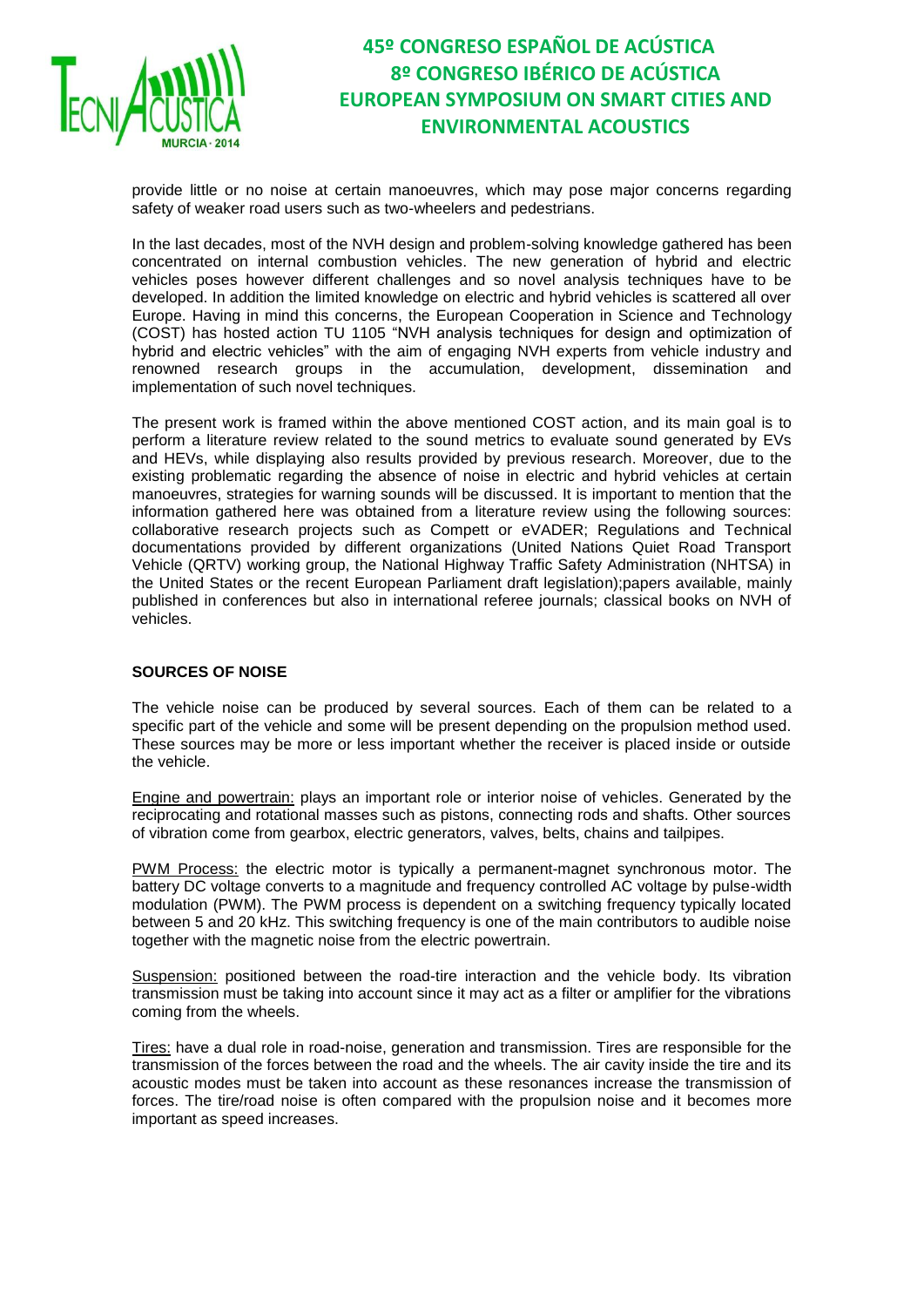

Aerodynamic Sources: there are different aerodynamic source in a vehicle. We can distinguish between global flow (low-frequency range), local flow (mid to high frequency range) and turbulence and boundary layer noise (broadband noise).

Other sources: noise can be generated too by means of brakes or electrical and mechanical accessories.

### **SOUND METRICS IN THE EVALUATION OF NOISE**

#### **Evaluation from the Driver Point of View**

A standard procedure, known as Sound Quality Process, developed by Ford [2], is one of the classical methods to investigate sound quality in IC vehicles. This method consists of four parts: recording sound samples with binaural measurement system, objective analysis, subjective evaluation of the sound and correlation between objective and subjective evaluations.

The recording process is the most critical step to determine the sound quality. There are several advantages, usually pointed out, in listening to sound recordings instead of to the original sound. It allows each listener to hear exactly the same sound, compare different models by playing the recorded sounds after one-another, determining small differences between sounds, ensure equal test conditions for all members of the jury or eliminate brand and model biased. However, it also has some disadvantages: subjects have no visual clues and vibration inputs are neglected.

Normally, sounds are recorded by means of two condenser microphones in the ears of a binaural head. The use of binaural signals provides a more realistic listening experience if sound is presented via headphones.

The objective analysis of the sound recorded is traditionally performed by measuring metrics such as loudness, sharpness, tonality or fluctuation strength. Methods like Fourier analysis, spectrum vs time analysis, n-th octave analysis, order tracking, metric calculations, filtering or statistical functions are also used to analyse sound quality. These methods are aimed to eliminate the subjectivity in sound quality evaluation process.

| <b>Loudness</b>                       | Subjective impression of the intensity and magnitude of sound. Perceptual<br>measure of the effect of the energy content of a sound on the ear. |  |  |  |  |
|---------------------------------------|-------------------------------------------------------------------------------------------------------------------------------------------------|--|--|--|--|
| <b>Sharpness</b>                      | Average pitch of a sound. It can be calculated from the curve representing<br>the loudness of a sound in its spectral domain.                   |  |  |  |  |
| <b>Roughness</b>                      | Created by relatively quick changes produced by modulation frequencies in<br>the region of 25 to 300 Hz.                                        |  |  |  |  |
| <b>Fluctuation</b><br><b>Strength</b> | Quantifies subjective perception of lower (up to 20 Hz) amplitude<br>modulation of a sound.                                                     |  |  |  |  |
| <b>Tonality</b>                       | Presence of dominant tones in sound. Determined by examining the critical<br>band spectrum for impulses and peaks.                              |  |  |  |  |
| <b>Articulation Index</b>             | Measure indicating the signal to noise ratio in conversation frequency<br>spectrum $(0.5 - 4$ kHz) inside a vehicle.                            |  |  |  |  |
| <b>Noise Level</b>                    | ISO 5128:1980 specifies the conditions for a reproducible and comparable<br>data of noise level.                                                |  |  |  |  |

Other metrics used to describe the perception of tone components are "tonalness", "tone-tonoise ratio" (TNR) and "prominence ratio" (PR). These have been used by the automotive sector particularly to evaluate noise provided by electrical vehicles.

Subjective analysis is a process which gives the human perception of a particular sound. A jury, mostly non-professionals, is gathered, and a number of sounds are presented. The jurors have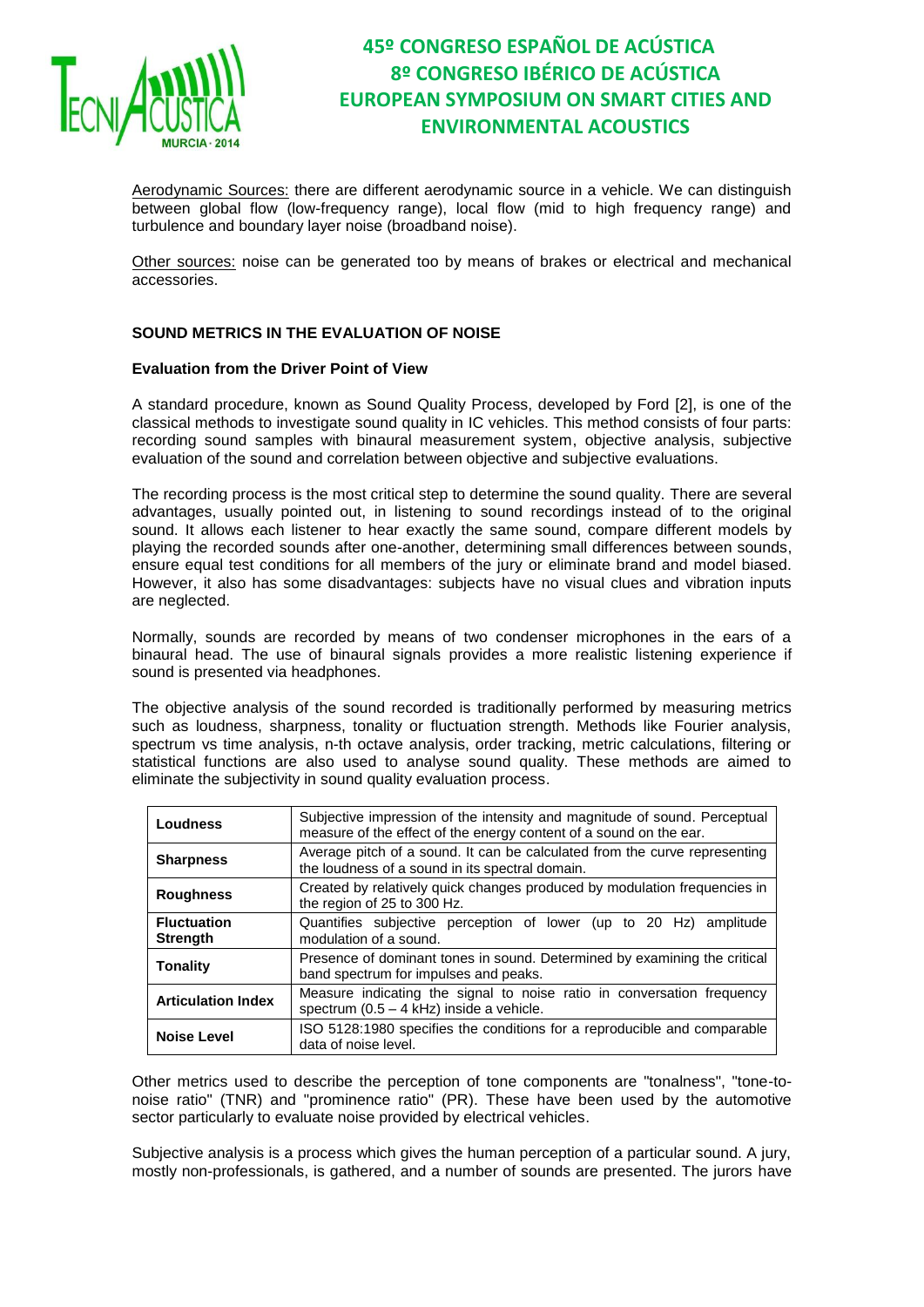

to rate and compare these sounds, so that the engineer can determine how different attributes of a sound are subjectively perceived.

These tests should be carefully planned. The listening environment plays an important role, should be comfortable and ambient noise levels should conform to NCB 20 criteria.

Jurors should be representative for the test. Vehicle manufacturers establish the use of 25 to 30 subjects for a representative results in automotive sound quality testing.

There are two ways to set up the time that a jury has for evaluation. During the first method, known as *Selfpaced*, the user has control of the test and can play the sounds as many times as deemed necessary. In the second one, call *Paced jury test*, one set of stimuli is presented to several jurors at once. In this case, the operator has control of the durations of the test.

Similarly, several jury evaluation methods exist:

| <b>Detection Tasks</b>   | Ask a subject to choose which of two sound samples contains a given signal |
|--------------------------|----------------------------------------------------------------------------|
| <b>Evaluations Tasks</b> | Ask a subject to make a judgment of preference between two sound samples   |
| <b>Similarity Tasks</b>  | Ask a subject to rate two sounds sample's similarity                       |

Correlation corresponds to the final step into the SQ procedure. It may be performed by different methods: graphical analysis, linear regression or distribution analysis, among others.

#### **Evaluation from the Pedestrian Point of View**

In the pedestrian point of view, the acoustic metric commonly used to evaluate noise from a vehicle is the sound pressure level in dB(A). The ISO 362 (part 1, 2 and 3) provides the standards to measure the sound level emitted by vehicles under typical urban traffic environments.

The European Commission has published in the Journal of the European Union (21th of March, 2014) the recently approved legislation on the sound level of motor vehicles [3] which is proposing to reduce the noise produced by passenger cars, light commercial vehicles, buses, light trucks, coaches and trucks. One of the expected revisions of this standard is the introduction of a new technical information to clarify testing of vehicles with multiple propulsion sources, such as Hybrid vehicles.

#### **COMPARISON BETWEEN EVs/HEVs AND ICV NOISE GENERATION**

The number of electric and hybrid cars in cities has considerably increased. These vehicles can help to reduce noise pollution, since in general they are assumed to be quieter than internal combustion vehicles.

#### **From the driver point of view**

The noise signature from an electric traction motor is characterized by speed-dependent high frequency tonal components from the dominating electromagnetic harmonics, covering a wide rpm-range. With relatively low levels of masking noise from tires and wind, the tonal components can be accented in a large frequency range and contribute to perceived annoyance for the occupants inside the car.

#### **From the pedestrian point of view**

From the pedestrian point of view, there are two main sources of noise in vehicles: the propulsion and the contact between tires and road. With the increasing speed, the tire/road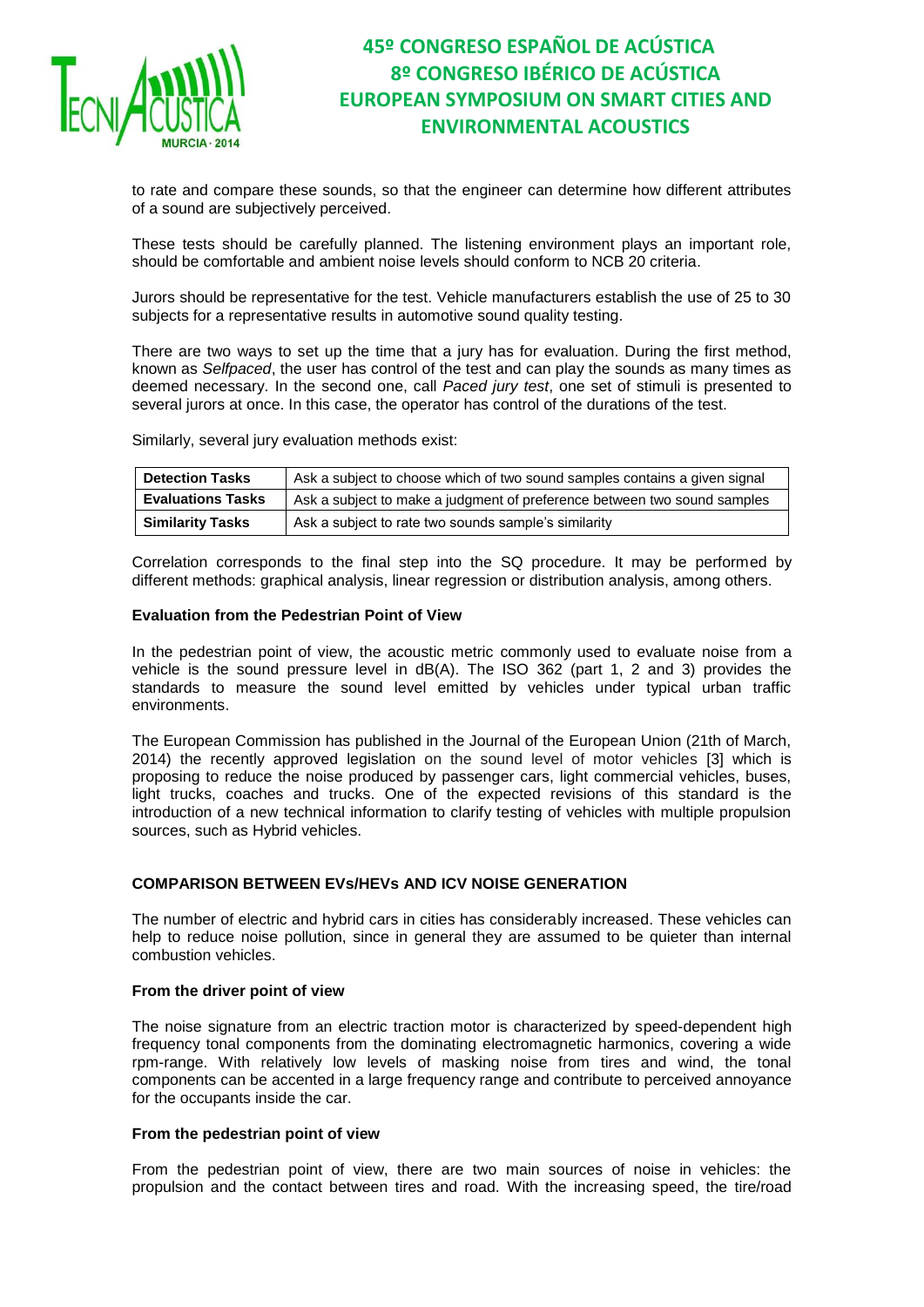

noise increases more than the propulsion one, becoming even higher at high speeds. Therefore, if the tires used on electric vehicles are the same as on ICE vehicles, it is expected, at low speeds, that electric vehicles emit lower noise level that the ICE vehicles.



Figure 1: The maximum noise level from different types of cars measured with pass-by measurements. From a French study by Joël Lelong and Roger Michelet, according to [1].

The following figures represent the frequency domain spectrums of noise measured from different ICE and EV models.



Figure 2: The A-weighted frequency spectrums for ICE and EV vehicles driven at a constant speed of: a) 10km/h; b) 20 km/h, according to [\[1](#page-7-0)].

The traffic around the cities is characterized by a great number of accelerations, decelerations and braking. Accordingly, in this manoeuvres the electric vehicle display advantages in noise reduction as they are quieter.

| Research | <b>Max. Reduction</b> | Speed of NO<br><b>Reduction</b> | Distance to microphone               |
|----------|-----------------------|---------------------------------|--------------------------------------|
| 1        | 15 dB at 10 km/h      | $50 \text{ km/h}$               | 7.5 m from centre, 1.2 m from ground |
| 2        | 20 dB at idle         | $30 \text{ km/h}$               | 2 m from centre                      |
| 3        | 7 dB at 10 km/h       | No information                  | 2 m from centre, 1.2 m from ground   |
| 4        | 12 dB at 8 km/h       | 24 km/h                         | No information                       |
| 5        | 1 dB at 9.7 km/h      | $32 \text{ km/h}$               | 3.7 m from centre, 1.5 m from ground |
| 6        | 9 dB at 9.7 km/h      | $32 \text{ km/h}$               | 3.7 m from centre, 1.5 m from ground |
| 7        | 4 dB at 40 km/h       | 2 dB at 80 km/h                 | 7.5 from centre, 1.2 from ground     |
| 8        | 4 dB at 30 km/h       | No information                  | No information                       |
| 9        | 7 dB at 10 km/h       | 40 km/h                         | 7.5 from centre                      |
| 10       | 10.5 at 10 km/h       | No information                  | 3 m from centre, 1.5 m from ground   |

Figure 3: Table extracted from reference [\[1](#page-7-0)] which sums up the maximum reduction level attained with an electrical vehicle and corresponding speed; speed where no difference was found, measurement conditions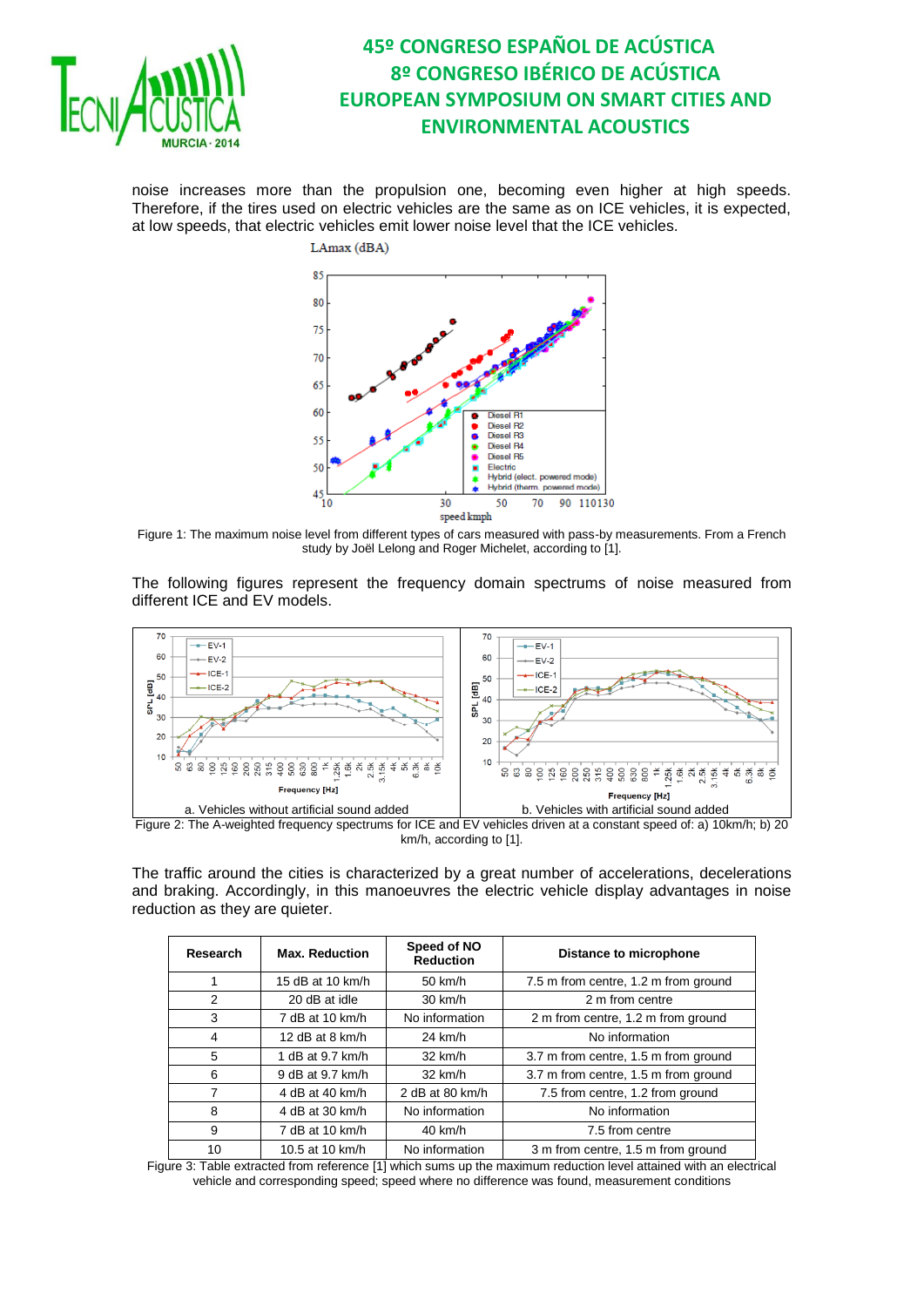

Some studies demonstrate the influence of the velocity in the noise generated by electric vehicles as shown in the following table:

| <b>Research</b> | 10 km/h     | 20 km/h    | 30 km/h | 40<br>km/h               | 50 km/h | <b>Distance to</b><br>microphone |
|-----------------|-------------|------------|---------|--------------------------|---------|----------------------------------|
|                 | 15 dB*      | $15 dB*$   | $8 dB*$ | $3 dB*$                  | $2 dB*$ | 7.5 <sub>m</sub>                 |
| 2               | 7 dB        | 1 dB       | $0$ dB  | $\overline{\phantom{a}}$ |         | 2 <sub>m</sub>                   |
| 3               | $6 - 11$ dB | $0 - 5$ dB |         | $\overline{\phantom{a}}$ |         | 2 <sub>m</sub>                   |
| 4               | 3 dB        | $0$ dB     | $0$ dB  |                          | $0$ dB  | 0 <sub>d</sub> B                 |
| 5               | $1 dB**$    | $0.5$ dB   | $0$ dB  | $0$ dB                   | $0$ dB  | 3.7 <sub>m</sub>                 |
| 6               | $9 dB**$    | 2 dB       | 1 dB    | $0$ dB                   | $0$ dB  | 3.7 <sub>m</sub>                 |
| 7               | 7 dB        | 3 dB       | 1 dB    | 1 dB                     | $0$ dB  | 7.5 <sub>m</sub>                 |
| 8               | 10.5 dB     | 8.5 dB     | 6.5dB   | 4.5dB                    | 2.5dB   | 3 m                              |

Table 1: Table extracted from referenc[e \[1](#page-7-0)] which sums up difference in noise between electric passenger cars and ICE passenger cars for different speeds

Some references [4] indicate that noise generated during the acceleration at low velocity is lower for electric vehicles than for combustion ones. However at 40 km/h there is no longer a difference between both.

Regarding the frequency spectrums, several references found that noise from electric vehicles can have more peaks at middle frequencies. However, the noise spectrum from ICE vehicles can also have peaks but these tend to be at lower frequencies. The peaks at middle frequencies for electric vehicles can be a problem as the human ear at these frequencies is much more sensitive and can perceive the sound as annoying.

Although electrical cars may offer advantages in noise reduction, some factors as their frequency content can influence the way the noise is perceived. Some electric motors have single frequency tones, which can be perceived as annoying.

### **STRATEGIES FOR EXTERIOR WARNINGS**

Vehicles operating in all-electric mode produce less noise than traditional combustion engine vehicles and hence can make it more difficult for pedestrians, blind and others to be aware of their presence. A study performed by the National Highway Traffic Safety Administration [5] conclude that HEVs are two times more likely than ICE vehicles to be in a pedestrian crash. The following situations have been highlighted: backing out, slowing/stopping, starting in traffic, entering or leaving a parking space and turning. For these reasons it is necessary the use of warning sounds designed to alert pedestrians of the presence of electric drive vehicles travelling at low speeds.

Warning sounds could be based on recordings of actual ICE vehicles made at various speeds and under various operating conditions. As a second alternative the sound can be generated by a digital signal processor chip programmed to emulate the sound of an ICE, at least in the range of 300 to 5000 Hz.

Regarding the safety, the essential characteristics of the warning sounds are related to its audibility, locatability and directivity. From the environmental point of view, the most important features are its directivity, the attenuation and the acceptability.

Audibility: the audibility is a function of its loudness. The warning devices should have a sound pressure level (SPL) equal to that of a typical ICE vehicle at the same distance. For optimal audibility a frequency band from 0.5 kHz to 3.5 kHz is recommended.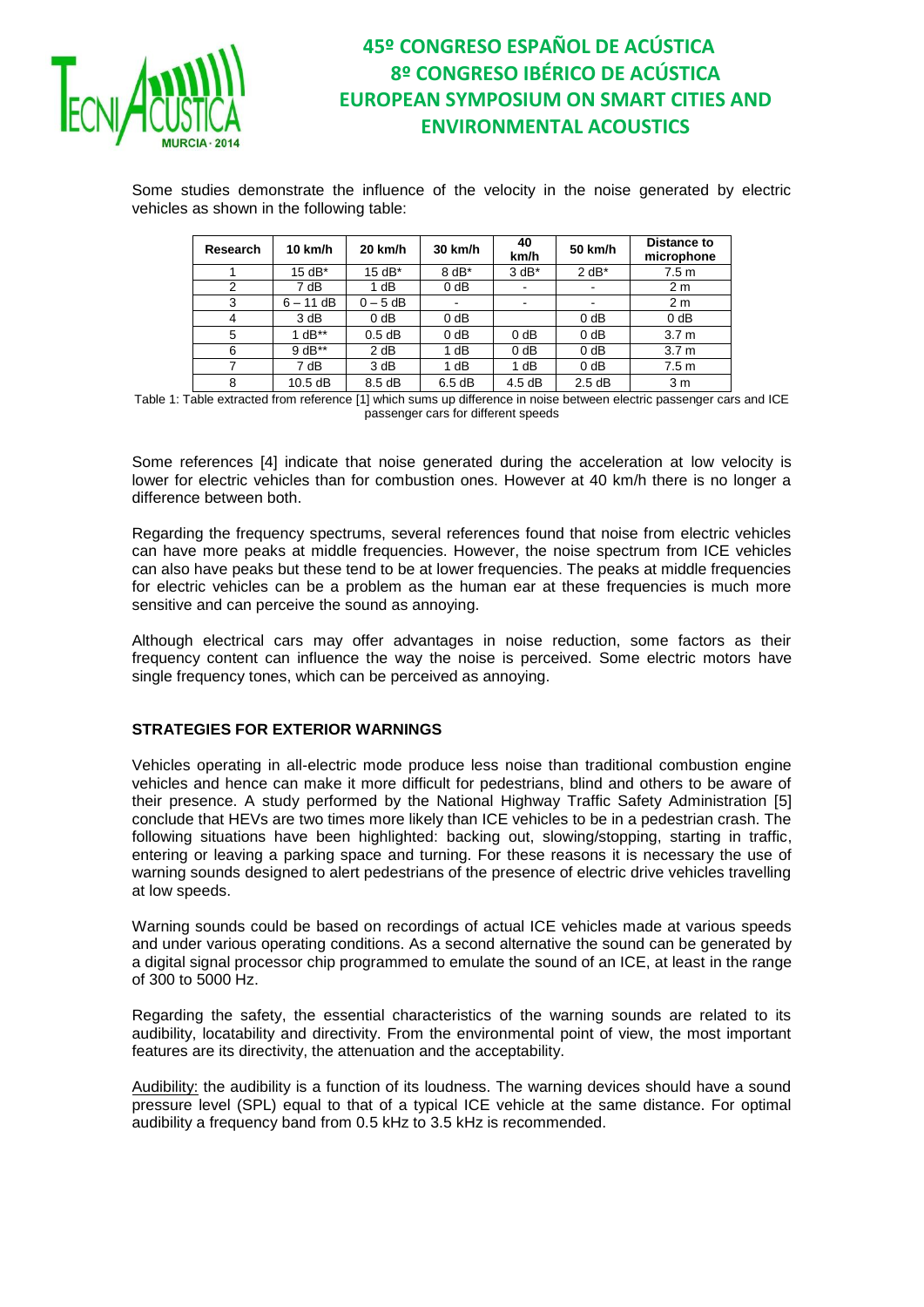

Locatability: optimal for a frequency band from 0.5 kHz to 4 kHz. Range of 0.5 to 1.5 kHz provides information about the angle from centre line. Frequencies up to 3 kHz indicates left or right centre line. 3 kHz and above indicates information about front or rear.

Directivity: the spatial characteristics of acoustic radiators is defined in terms of its directivity which defines the relative level of the sound pressure around the source at any given frequency. Uniform radiation all around the vehicle is undesirable, for safety and environmental reasons. An SPL guideline reduction of 3 dB(A) at  $\pm$  45<sup>o</sup> and up to 10 dB(A) at  $\pm$  90<sup>o</sup> is suggested to provide audibility at a safe distance outside the edges of the vehicle's wheel print.

Attenuation: the wider de frequency band, the greater the attenuation with distance. For optimal attenuation, a frequency band from below 1 kHz to above 5 kHz is recommended.

Acceptability: implies a sound which presents its warning characteristics in an inoffensive manner.

Countries such as Japan and U.S. approved legislation related to EV warning sounds in 2010. The European Parliament approved in April 2014, a legislation [3] that requires Acoustic Vehicle Alerting System (AVAS) for all new electric and hybrid vehicles, with a transitional period of 5 years to comply with the regulation. This document sets out a set of measures concerning these systems, among which the followings were selected, within the aim of the present work: the AVAS shall automatically generate a sound in the minimum range of vehicle speed from start up to approximately 20 km/h and during reversing; the sound to be generated by the AVAS shall be a continuous sound that provides information to the pedestrians and other road users of a vehicle in operation; the sound should be easily indicative of vehicle behavior and should sound similar to the sound of a vehicle of the same category equipped with an internal combustion engine; the sound to be generated by the AVAS shall be easily indicative of vehicle behaviour, for example, through the automatic variation of sound level or characteristics in synchronization with vehicle speed; the sound level generated by the AVAS shall not exceed the approximate sound level of a vehicle of the M 1 category equipped with an internal combustion engine and operating under the same conditions.

#### **Metrics to Evaluate Warning Sound Systems**

One parameter to evaluate a warning sound system is the maximum sound level it provides, which may be measured using the new test method defined in the recently approved European Union legislation [3].

Another parameter to evaluate a warning sound system is the minimum sound pressure level. Within the European Union, the ISO committee has been working on a draft document to evaluate this metric, which is under discussion process. The ISO/CD 16254:2012 "Measurement of minimum noise emitted by road vehicles" defines the procedure to quantify the characteristics of any external sound generation system installed, with the purpose of conveying acoustic information about the approaches, presence or departure of the vehicle to nearby pedestrians. One of the issues regarding this document is that it proposes a distance for measuring the noise of 2 m.

In the United States, NHTSA has been performing research on the use of other parameters. In the report [6] are proposed, besides the minimum sound level, a set of parameters and also minimum requirements that EVs and HEVs shall meet in order to pedestrians detect vehicle presence, direction, location and operation. The performance requirements shall allow a pedestrian to reasonably detect a nearby EV or HV driving at constant speed, accelerating, decelerating and operating in any other scenarios that NHTSA defined as appropriate.